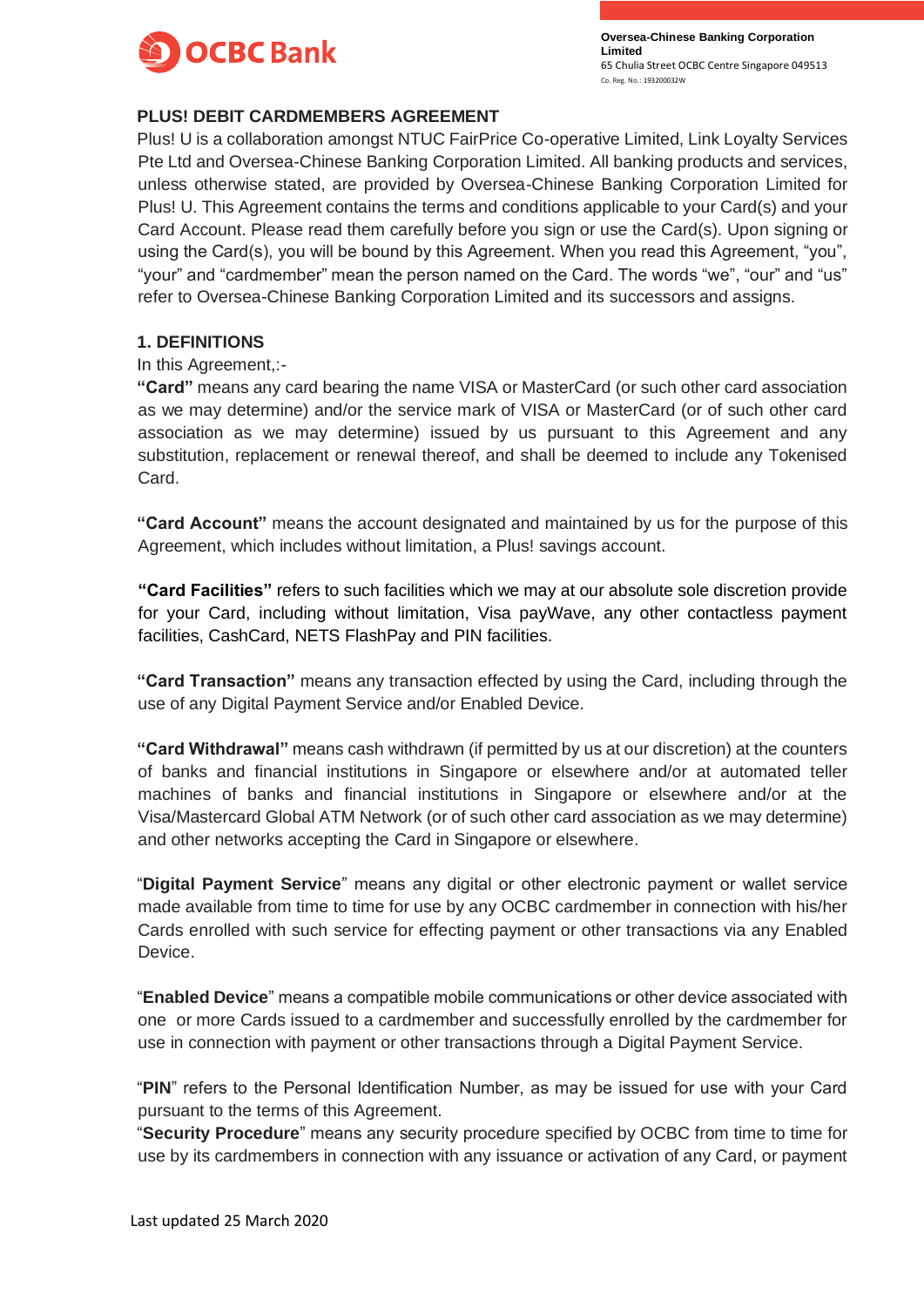

or other transactions made therewith, including without limitation, the use of PIN codes or two factor authentication, as applicable to any Card;

**"Specified Address"** means any of your addresses stated in the application for the Card and any other address which you may notify us and any other address which we may obtain from reliable sources as determined by us.

"**Tokenised Card**" means any electronic, digital or other token associated with any VISA or MasterCard card or payment facility made available by or through OCBC for the making of payment or other authorised transactions via any Enabled Device.

# **2. USE OF CARD AND PIN**

#### 2.1 RECEIPT OF CARD/PIN

Once your application for a Card is approved, we shall send you a Card and a Personal Identification Number (PIN) to be used in conjunction with your Card. When you receive your Card, you should promptly sign on the signature row at the back of the Card with the same signature as set out in your application form for the Card or, if there is no signature set out in your application form, such signature as will be used by you for all Card Transactions and comply with such Card activation procedures as may be prescribed by us. By activating, signing or using the Card, and/or completing any activation procedure for any Tokenised Card, Enabled Device or Digital Payment Service, you agree to be bound by the terms and conditions of this Agreement and any other terms we may designate as applicable in respect of such Card and/or Digital Payment Service, as the case may be and to be liable for all transactions made by or through the same. No other person is allowed to use your Card to effect any transactions.

# 2.2 CARD AND PIN FACILITIES

You may use your Card for making authorised purchases. We may determine at our sole discretion the Card Facilities that you may utilise in connection with using your Card. We may add to, remove or modify any such Card Facilities at our absolute sole discretion at any time without notice to you. You acknowledge and agree that in utilising any Card Facilities, you shall be bound by such terms and conditions governing the use of such Card Facilities as may be relevant. If you intend to use your Card in connection with any Digital Payment Service, you must comply with such card activation, security and other procedures as may be prescribed by us from time to time. You shall be solely responsible for obtaining at your cost any Enabled Devices, software and/or telecommunications or other services necessary for the use of any Digital Payment Service.

#### 2.3 CARD REMAINS OUR PROPERTY

The Card remains our property at all times. We may at our absolute discretion request for the Card to be returned at any time, in which case you shall cut and return the Card immediately to us, and cease all use of any Cards via any Enabled Device. Without prejudice to the generality of the foregoing, OCBC may at any time and from time to time in its absolute discretion cancel any Tokenised Card or terminate its participation in any Digital Payment Service.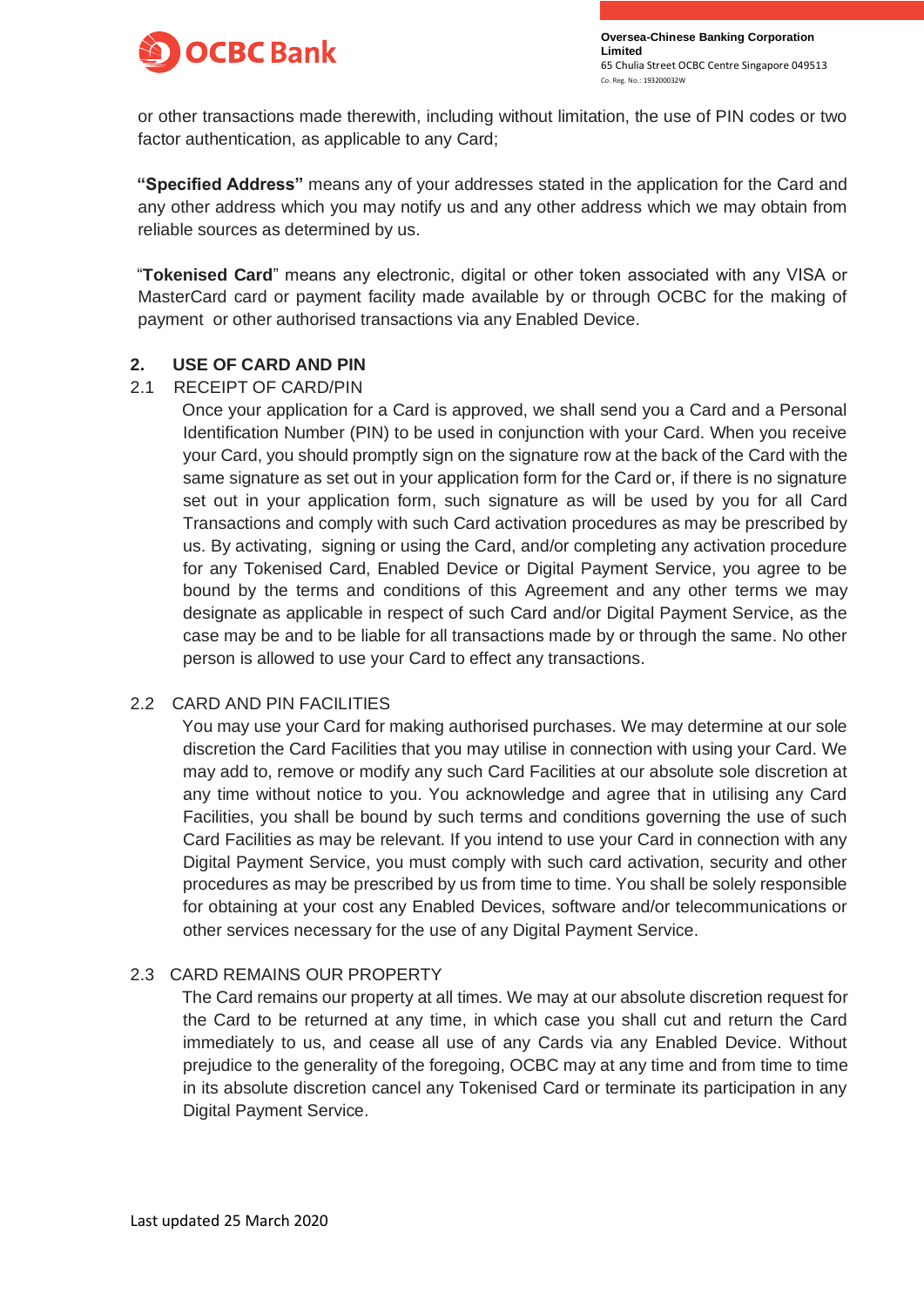

# 2.4 CARD AND PIN TERMS OF USE

This Clause 2.4 shall apply if a PIN is issued to you for use with your Card. You shall not disclose the PIN to any other person and should change the PIN from time to time for security reasons. The use of any Card or PIN shall be subject to these terms and conditions and to the compliance with such requirements, limitations and procedures as may be imposed by VISA and/or MasterCard (or such other card association as appropriate) as well as to the terms and conditions imposed by us. Where you use the Card at or in any automated teller machine of the Bank or any other bank and financial institution or card institution or of the Visa/Mastercard Global ATM Network or other networks accepting the Card in Singapore or elsewhere, you shall be bound by our Terms and Conditions governing Electronics Services as amended from time to time. You shall be deemed to have made and shall be fully liable for any Card Transaction effected with the PIN. We may at any time change, de-activate, revoke any PIN or its use in our absolute sole discretion.

# 2.5 LAWFUL USE OF THE CARD AND SECURITY PROCEDURES

You shall not use any Card or Security Procedures (whether for payment or otherwise) for any transaction or activity which is illegal or prohibited under the law of the country in which such transaction or activity takes place or the law of your country of residence. You must safeguard your Enabled Device and maintain the integrity and security of any Security Procedures associated with any Card.

# 2.6 CARD AND SECURITY PROCEDURE TERMS OF USE

The use of any Card or Security Procedure shall be subject to these terms and conditions and to your compliance with such requirements, limitations and procedures as may be imposed by Visa and/or MasterCard and/or any Digital Payment Services providers (as the case may be) from time to time as well as to the terms and conditions imposed by us from time to time in relation to electronic services (including Tokenised Cards and/or Enabled Devices), facilities and transactions. Cash withdrawals from any account with us shall be subject to the terms and conditions as may be imposed by us with respect thereto. Digital Payment Services may not be available for use at all merchants or outlets, or outside Singapore. Card charges, privileges and benefits in respect of transactions made via Digital Payment Services may differ from those applicable in respect of transactions not made via Digital Payment Services.

# **3. CARD ACCOUNT AND CARD TRANSACTIONS**

# 3.1 LIABILITY FOR TRANSACTIONS

Save only to the extent that your liability has been expressly excluded in accordance with Clause 6.3(a) and (b) below, you shall be liable for all Card Transactions whether or not executed with your knowledge or authority or of any other account holder, regardless of how such transactions were effected and notwithstanding that the available Card Account balance or Card spending limit (as the case may be) applicable to the Card shall have been exceeded, including without limitation:

(a) where effected via any Digital Payment Service, Enabled Device(s) and/or where any Card has been enrolled on multiple Enabled Device(s); and/or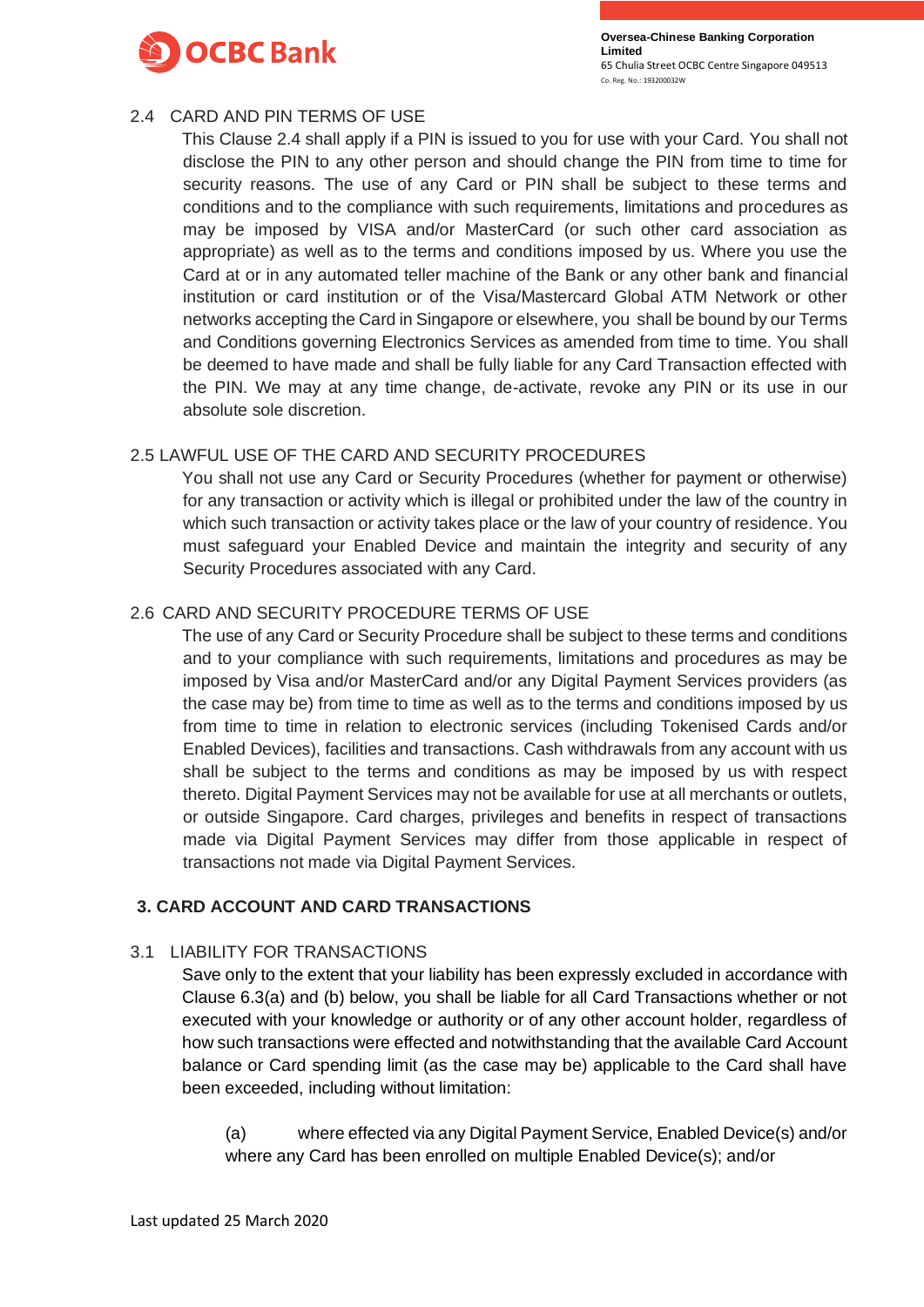

(b) where arising in connection with any negligence on your part (which shall be deemed to include without limitation where you fail to adopt the security measures referenced in Clause 18.2) or any security risks, including as referenced in Clause 18.1.

For the avoidance of doubt, we shall be entitled, at our sole and absolute discretion, to allow Card Transactions to be effected notwithstanding that the available Card Account balance or Card spending limit have been overdrawn or exceeded, and shall not be liable to you for any loss, charges or damages resulting therefrom. You warrant and confirm that you have obtained all requisite consents for the use of any Enabled Device(s). Unless OCBC notifies you otherwise in writing, Card Transactions made or effected via a Tokenised Card will be charged to the Card Account associated with the Card used for enrolment with the relevant Digital Payment Service via the Enabled Device and following which such Tokenised Card was issued.

# 3.2 HOLD ON CARD ACCOUNT

We may set aside or place a hold on your Card Account in respect of any transaction on the day such transaction is presented to us for payment or on the day we receive notice of such transaction. Such an amount set aside or held is only an estimated sum of the actual transaction and may not be identical to the actual transaction. Should we set aside or hold any amount, the balance in your Card Account shall be reduced by such amounts that we set aside. You may not stop payment on such transaction nor use any sum set aside or held by us. Where applicable, we may set aside or hold such sums for such period(s) as we deem fit after which we shall debit your Card Account for the full amount of the actual transaction. We shall have the right to increase at any time the amount that we would hold in respect of any Card Transaction which is denominated in a currency other than Singapore dollars if we are of the view that the amount initially held when converted into foreign currency would not be sufficient to pay that Card Transaction in full.

# 3.3 CHARGES TO CARD ACCOUNT

Subject to Clause 6.3 below, we may debit the relevant Card Account (whether before or after the termination of the use of any or all Cards) the amount of each Card Transaction made, including all Card Transactions made or effected via any Enabled Device (whether or not such cards were enrolled on such Enabled Device with your authorisation in connection with Digital Payment Services), whether by you or any other person (whether with or without your knowledge or authority). You warrant and confirm that you have obtained all requisite consents for the use of any Enabled Device(s). Unless OCBC notifies you otherwise in writing, Card Transactions made or effected via a Tokenised Card will be charged to the Card Account associated with the Card used for enrolment with the relevant Digital Payment Service via the Enabled Device and following which the Tokenised Card was issued.

# **4. OPERATING YOUR CARD ACCOUNT**

4.1 DEBITING OF CARD ACCOUNT

We may debit your Card Account with the amount of all Card Transactions. In addition, we may debit your Card Account for unauthorised transactions referred to in Clause 6.3 below. We shall re-credit your Card Account with a corresponding amount where we had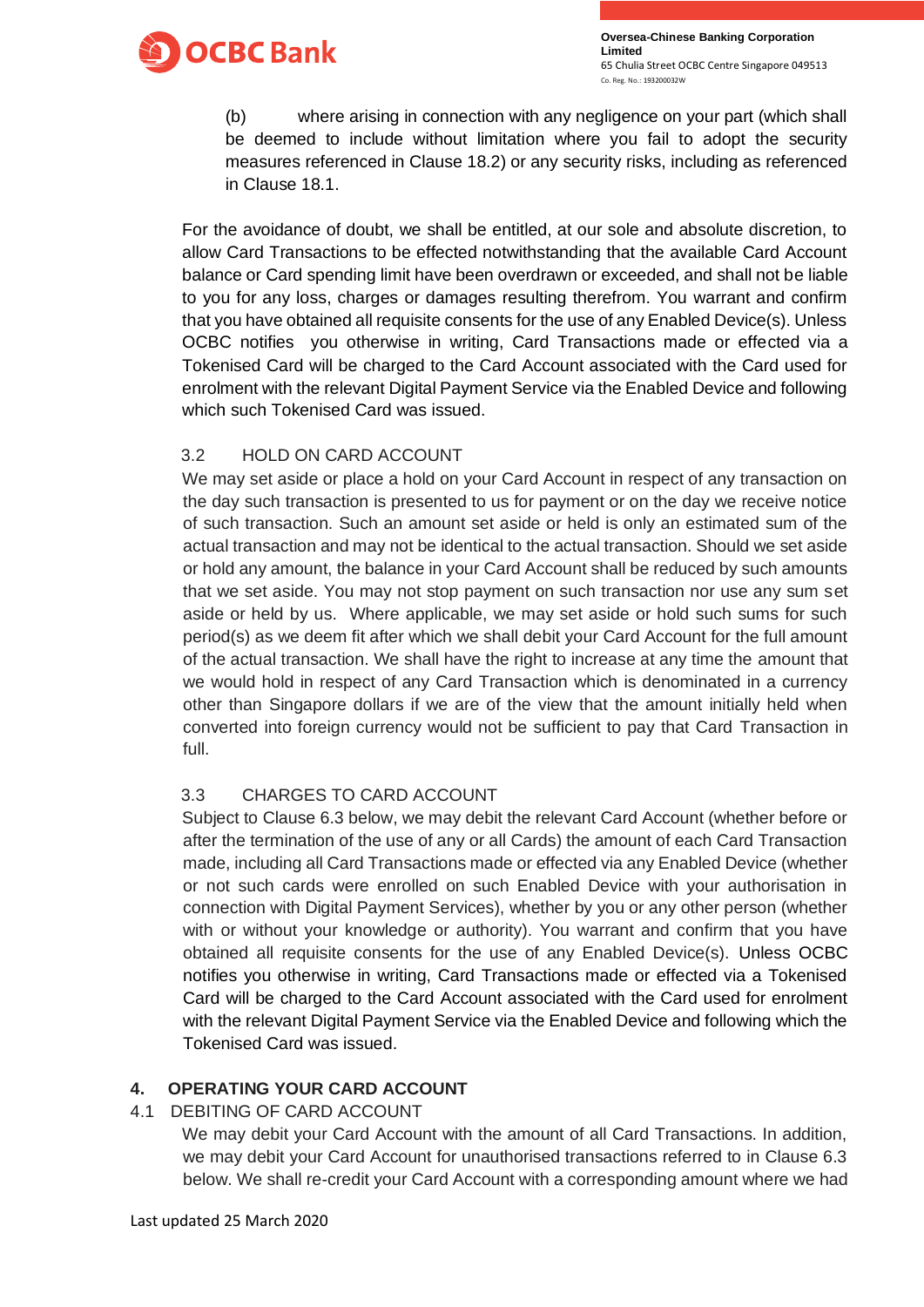

previously debited your Card Account for any card transaction for which you are not liable.

# 4.2 OVERDRAWN CARD ACCOUNT

We may at our discretion allow your Card Account to be overdrawn. We may charge an overdraft charge based on the amount of the overdrawn balance existing at any time on your Card Account. We may debit the overdraft charge to your Card Account monthly or at such other intervals as we may determine. You shall on demand pay such amount overdrawn, together with such charges as may be prescribed by us from time to time. Under no circumstances shall this be construed as the granting of any credit facilities to you.

# 4.3 RETENTION OF CARD ACCOUNT BALANCES

Even if we have agreed otherwise in any other agreement relating to the Card Account either with you alone or with any other person(s), we shall be entitled to retain the balance on your Card Account for up to ninety (90) days after the date when your Card Account is closed or terminated (whether by you or by us). Our rights under this Agreement shall not cease after the termination of the Card Account; and we have the right to continue debiting your Card Account with overdraft charges (if any) and/or Card Transactions done before or after the closure or termination of the Card Account. Your liability (and the liability of all other persons, if any, in whose name the Card Account is maintained) to us under this Agreement for any balance due to us shall continue.

# **5. CHARGES AND FEES**

# 5.1 CASH WITHDRAWAL FEE

Cash Withdrawals (if permitted by us at our discretion) may be obtained at counters and automated teller machines of banks and financial institutions in and outside Singapore which accept the Card, up to such limit as may be determined by such banks or financial institutions from time to time. We may debit your Card Account with a fee stated in our pricing guide for each Cash Withdrawal. We may choose to waive such fee without giving notice.

# 5.2 OTHER CHARGES

In addition to the above, we may also debit your Card Account where applicable for the following charges (unless specifically waived by us) stated in our pricing guide including but not limited to:

(a) an annual fee or a non-refundable service fee for the maintenance of your Card and/or Card Account;

(b) an administrative fee for production of documents and an administrative fee for any replacement card or documents relating to your Card;

(c) service charges or fees payable in connection with enrolment with or the use of any Digital Payment Systems or transactions made thereunder or your Enabled Device, including such charges or fees imposed by equipment vendors, software companies, internet or communication services providers or other third parties;

(d) a cancellation fee for "no show reservations" and a charge for cancelling or failing to fulfil an airline or hotel reservation secured through your Card; and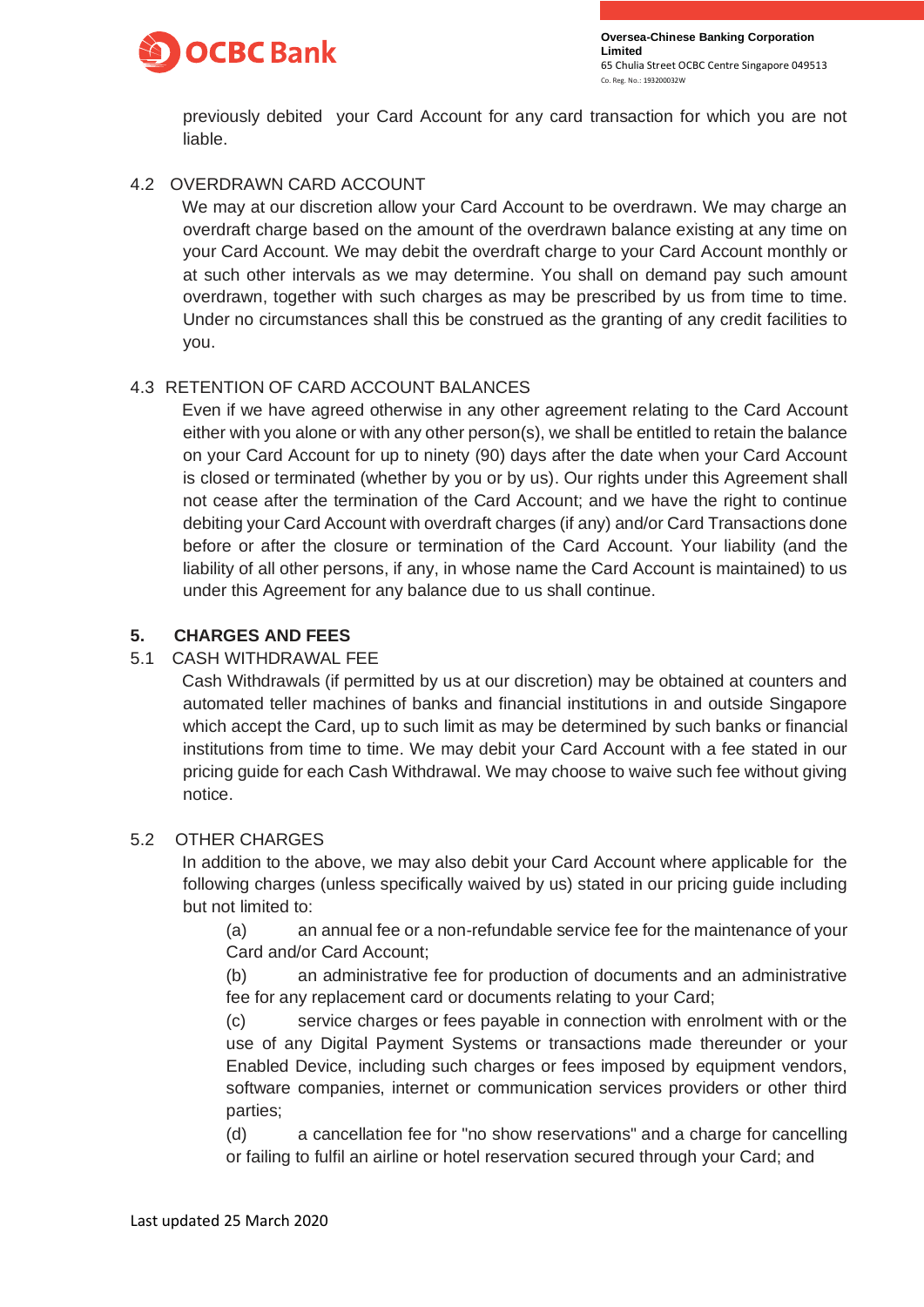

(e) a service charge/administration fee for any action taken by us in carrying out any of your instructions and/or requests relating to your Card Account, whether such service or action is referred to or contemplated in this Agreement or otherwise.

# 5.3 GOODS AND SERVICES TAX

You shall be responsible for all goods and services tax and all taxes imposed on or payable in respect of any amount required to be paid under this Agreement. We may debit the amount of such tax to your Card Account.

# 5.4 CHARGES RESULTING IN OVERDRAWN ACCOUNT

We shall be entitled to debit your Card Account in respect of any sum owed by you to us (whether incurred as Card Transactions, fees, charges or otherwise) even if your Card Account would be overdrawn as a consequence.

# **6. LOSS/THEFT/MISUSE OF CARD; UNAUTHORISED ACCESS/USE; DISCLOSURE OF SECURITY PROCEDURE**

# 6.1 DUTY TO PREVENT LOSS/THEFT/FRAUD AND UNAUTHORISED ACCESS/USE

You must keep your Card and the use of your Card secure (in the respect of both physical and electronic environments) and ensure that:

(a) your Card number (and any associated PIN) are not disclosed to any other person and that you do not compromise any Security Procedure; and

(b) any Enabled Device is only used by you to effect transactions on any Digital Payment Service.

# 6.2 DUTY TO NOTIFY US

Should you discover that your Card or Enabled Device is lost or stolen or has been accessed or used in an unauthorised way (or the security of your PIN has been compromised), you shall notify us of the loss/theft or unauthorised access/use by calling our Customer Service Hotline or by notifying us in writing. In certain circumstances, we may also require you to make a police report accompanied by written confirmation of the loss/theft/misuse/disclosure and any other information that we may require.

# 6.3 LIABILITY FOR LOST/STOLEN CARDS

(a) You shall not be liable for any transactions carried out after we have been notified of any loss/theft of the Card or disclosure of the PIN. However we shall debit the relevant Card Account for all Card Transactions (including Cash Withdrawals) carried out before we are notified of such loss/theft/disclosure, even if such transactions were carried out without your authorisation.

(b) If the Card is lost or stolen or if the PIN is disclosed, your liability for unauthorised transactions thereafter shall be limited to \$100 in respect of charges made to your Card provided:-

- (i) you immediately notify us;
- (ii) you assist in the recovery of unauthorised charges;

(iii) you furnish to us a statutory declaration in such form as we will specify or a police report and any other information we may require; and

(iv) we are satisfied that such loss, theft or disclosure is not due to your negligence (which shall be deemed to include without limitation where you fail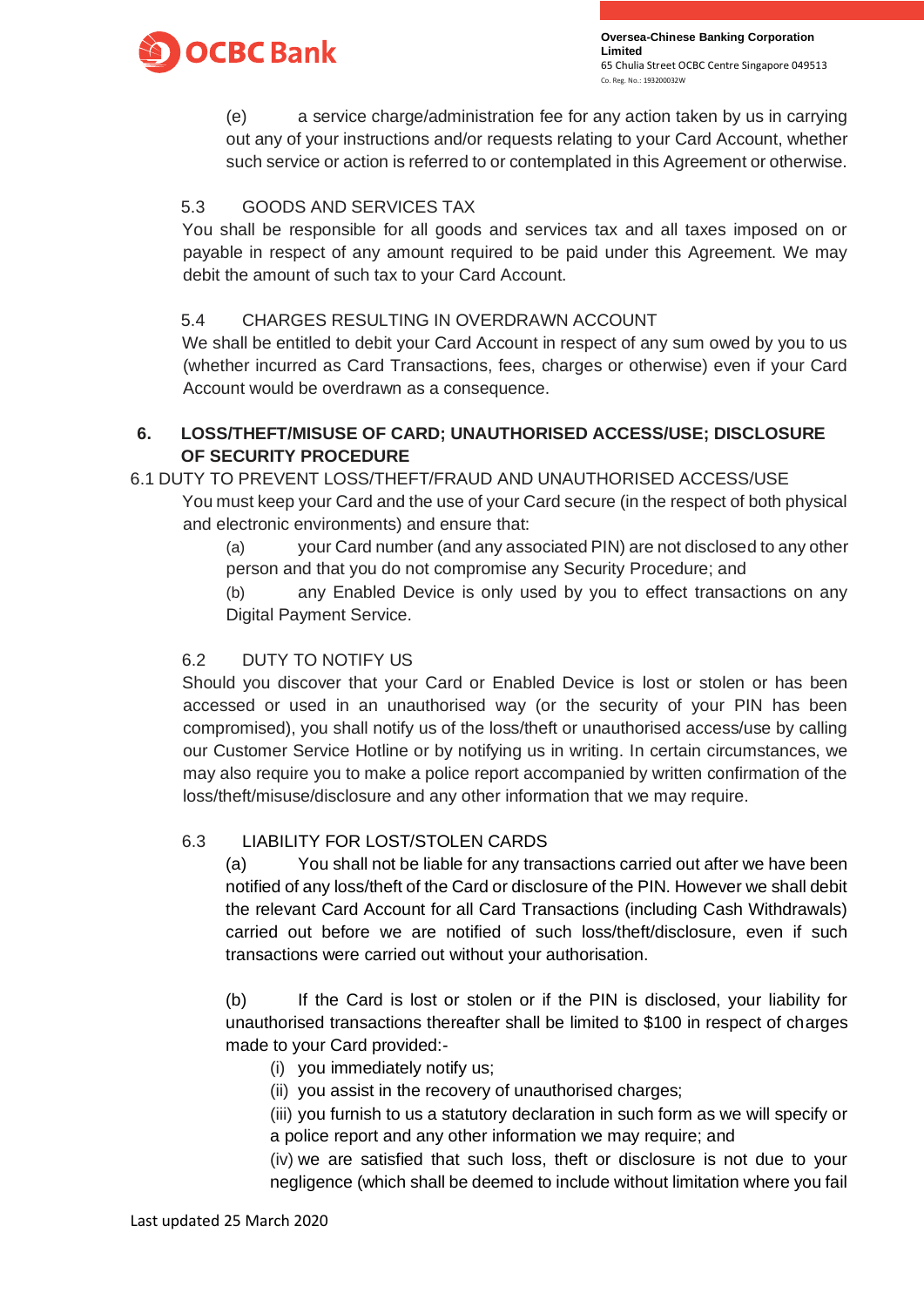

to adopt the security measures referenced in Clause 18.2) or default or your having acted fraudulently.

For the avoidance of doubt, the limitation of your liability under this Clause 6.3(b) shall not apply in respect of any transactions made via a Tokenised Card, Enabled Device or Digital Payment System.

# 6.4 CARD RETRIEVED

Once a Card has been reported as lost or stolen, it must not be used if subsequently retrieved. You shall cut the retrieved Card into pieces and return the same to us. Any Card that is thrown away or surrendered or returned to us must be cut into pieces. You shall be responsible for any loss or damage if you fail to do so.

# 6.5 REPLACEMENT CARD

We may at our discretion issue a replacement Card upon such terms and conditions as we may deem fit, and we reserve the right to charge a replacement fee as set out in our pricing guide in respect of any lost or stolen Card. Such card replacement fee shall be debited from the Card Account and shall not be refundable for any reason whatsoever. You may be required to comply with such card activation, security and other procedures as may be prescribed by us from time to time to re-enrol the replacement Card for use in respect of any Digital Payment Service.

# 6.6 LOST/STOLEN ENABLED DEVICES

In respect of each Tokenised Card enrolled on any Digital Payment Service on any Enabled Device reported as lost or stolen, if the Enabled Device is subsequently retrieved, you must remove all Tokenised Cards from such Digital Payment Service and comply with such card activation, security and other procedures as may be prescribed by us from time to time in order to re-enrol the Tokenised Card on such Digital Payment Service.

# **7. TERMINATION OF USE OF CARD AND CARD ACCOUNT**

# 7.1 OUR RIGHT TO TERMINATE

We may suspend or terminate your Card, use of your Card on any Enabled Device, your access to or use of any Digital Payment Systems and/or your Card Account(s) at any time without having to give any reason or notice. Without prejudice to the generality of the foregoing, we may terminate your Card, use of your Card on any Enabled Device, your access to or use of any Digital Payment Systems and/or your Card Account(s) in the event of any change of your account status, credit history or rating, or to any mandate or instructions relating to the operation of any Card Account.

# 7.2 YOUR RIGHT TO TERMINATE

You may terminate the use of any or all Cards, or any Enabled Device, or access to or use of any Digital Payment Systems at any time by giving us written notice.

# 7.3 OBLIGATIONS UPON TERMINATION

Upon the termination of your Card Account(s) for whatever reason, you shall discontinue use of your Card(s) and you shall return the Card to us cut in pieces, or in the case of a Tokenised Card, delete such Card from all Enabled Device(s). Notwithstanding such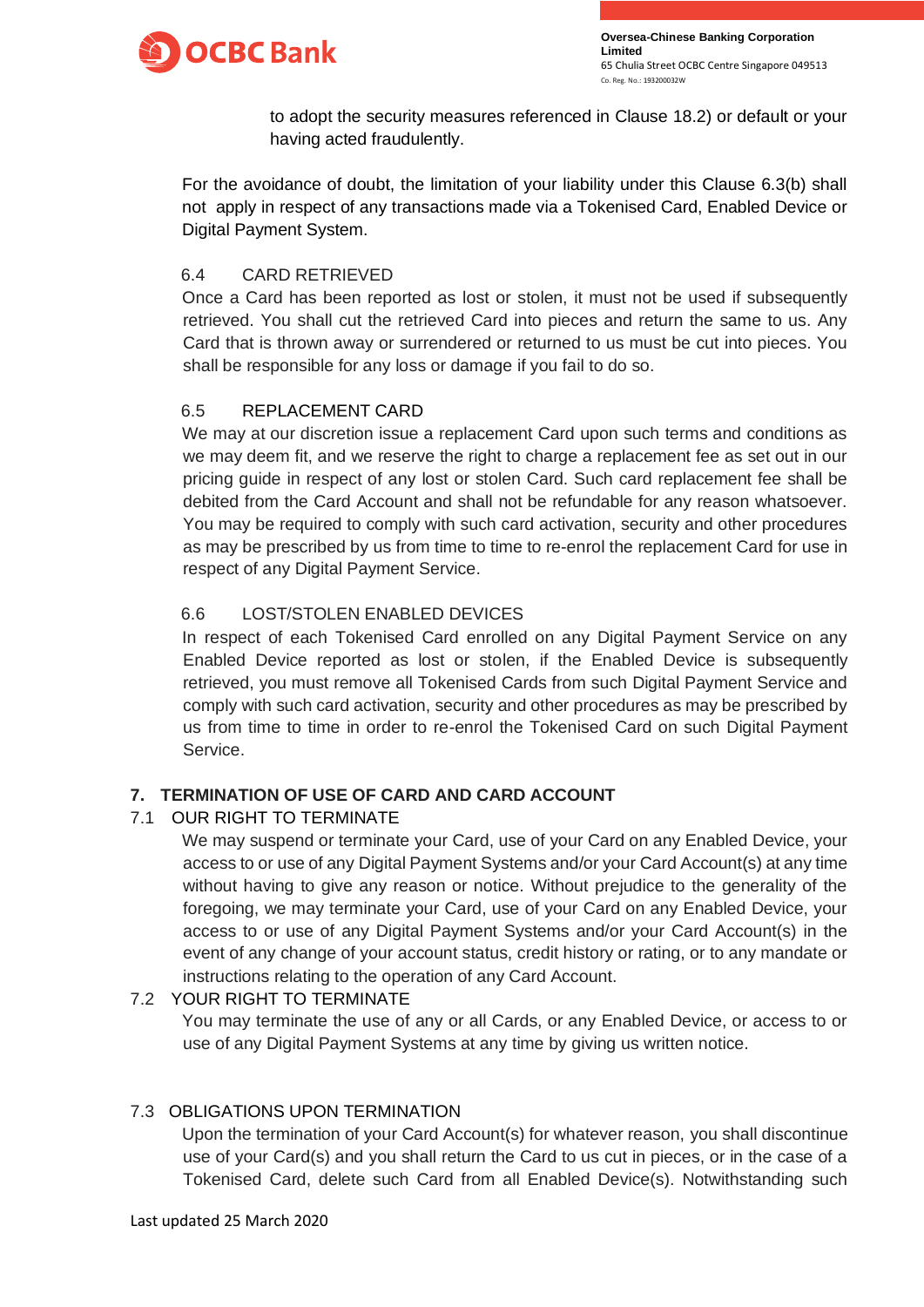

termination, any use of the Card or the Security Procedure of a Card (whether or not by you) before it is returned to us or deleted (as the case may be) shall be deemed to be use of the Card or the Security Procedure by you. Your obligations under this Agreement will continue and we shall be entitled to debit your Card Account for overdraft charges as well as Card Transactions that are carried out before or after the termination of your Card Account. Until such transactions and any overdraft charges that may be imposed in the manner stipulated in Clause 4.2 above are paid in full, you (and any other person, if any, in whose name the Card Account is maintained) shall remain liable to us for such amounts and overdraft charges.

# **8. YOUR LIABILITY**

You must pay us on demand the outstanding balances on your Card(s) and/or Card Account(s), including all sums and charges effected or debited to any and all Card(s) and/or Card Account(s) in accordance with this Agreement (whether before or after the termination of the use of any Card).

# **9. EXCLUSIONS AND EXCEPTIONS**

# 9.1 CARD, SECURITY PROCEDURES AND CARD FACILITIES

We are not liable in any way:

(a) should use of your Card or any Enabled Device(s) or any Security Procedure or use of Card Facilities be rejected by a merchant or any terminal used to process Card

Transactions or if we refuse for any reason to authorise any Card Transaction;

(b) for any malfunction, defect or error in any terminal used to process Card Transactions, or to facilitate the usage of Card Facilities, or of other machines or system of authorisation whether belonging to or operated by us or other persons or the inability of any terminal, machine or system to accurately, properly or promptly transmit, process or store any data;

(c) for any delay or inability on our part to perform any of our obligations under this Agreement because of any electronic, mechanical system, data processing or telecommunication defect or failure, Act of God, civil disturbance or any event outside our control or the control of any of our servants, agents or contractors;

(d) for any damage to or loss or inability to retrieve any data or information that may be stored in your Card or any microchip or circuit or device in your Card or the corruption of any such data or information, howsoever caused;

(e) for any claim, loss, damage, delay, inability to use, or any mistake or error arising in connection with any hardware, software or service used or provided in connection with any Tokenised Card, Enabled Device or Digital Payment Service or any inability to use the same. You agree and acknowledge that Tokenised Card, Enabled Device or Digital Payment Service are made available on an "as-is", "asavailable" basis, that these are not warranted to be error-free and that all risk associated with any use thereof shall be borne by you;

(f) for any breach of any obligation of confidentiality by any third party provider of any service or facility associated with any Tokenised Card, Enabled Device or Digital Payment Service. You acknowledge and understand that use of the same involves the transmission of your personal data and transaction details through third parties which we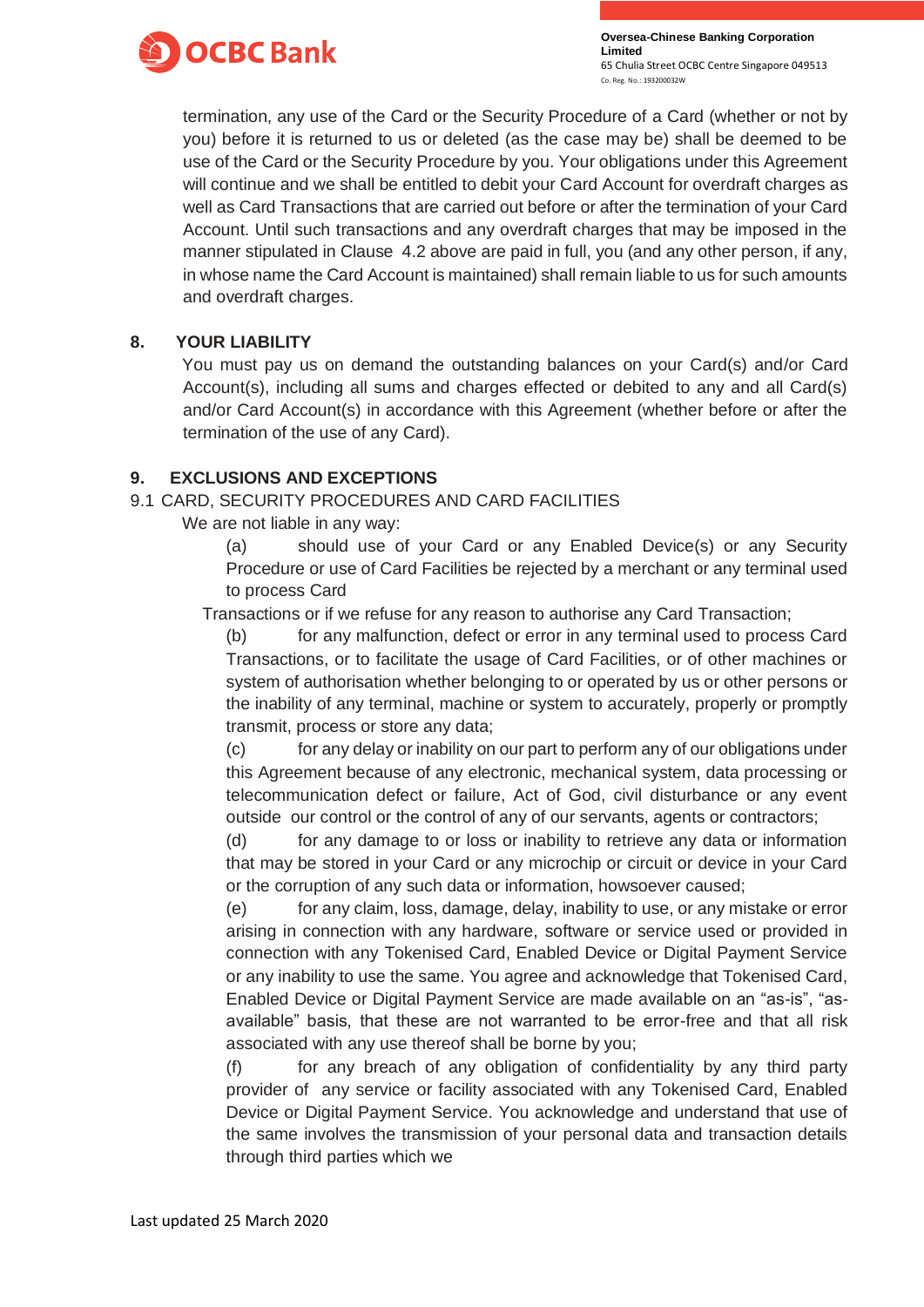

are unable to control, and we are not responsible or liable to you for their performance or the non-performance of their obligations to you;

(g) (i) for any loss, theft, use or misuse of any Card or Enabled Device, or disclosure of your PIN and/or compromise of any Security Procedure and/or any breach of this Agreement (ii) for any fraud and/or forgery perpetrated on us or any merchant (iii) for any injury to your credit, character and reputation in relation to our repossession or our request for the return of any Card or your use thereof or any inability to use any Enabled Device (iv) for any delay in the release of any amount placed on hold on the Card Account (v) for any failure by us to follow payment instructions (including but not limited to GIRO or other standing payment instructions) given by you due to insufficient available funds in the Card Account or insufficient available funds arising from us putting amounts in the Card Account on hold or the delay in releasing such hold and (vi) for any hold placed on the Card Account upon receipt of a request for authorisation of a Card Transaction or a notice of a Card Transaction or a request for payment (including but not limited to a request by electronic means) notwithstanding that such request or notice was unauthorised or forged or that the Card Transaction was not carried out or rescinded;

(h) for the interception by or disclosure to any person (whether unlawful or otherwise) of any data or information relating to you, any Card Transaction or your Card Account transmitted through or stored in any electronic system or medium, howsoever caused; and/or

(i)for any delay, inability or failure by us to perform any of our obligations under or pursuant to this Agreement caused or contributed in any way by any one or more of the events or occurrences set out in this Clause.

# 9.2 PROBLEMS WITH GOODS AND SERVICES

We are not liable in any way should you encounter any problems with the goods and services that you obtain through the use of your Card. In spite of the non-delivery or nonperformance or defects in any such goods and services, you shall pay us the full amount shown in the Billing Statement. If you have any complaint against a merchant, you shall resolve such dispute with such merchant. Any such dispute is between you and the merchant and we shall not be deemed to be a party to such dispute. We shall not be liable or responsible for the quantity, quality, merchantability, fitness for purpose or any other aspect of the goods and services supplied by a merchant to you or in respect of any contract or transaction entered into by such merchant whom you connected with the use of the Card.

# **10. CONCLUSIVENESS OF DOCUMENTS AND CERTIFICATES**

10.1 CONCLUSIVE EVIDENCE

Our records (including electronic, computer and microfilm stored records) of all matters relating to the Card, any Tokenised Card, Enabled Device, Digital Payment Service, the Card Account and/or of you and any certificate from us stating your liability to us as at any specified date shall be conclusive of their accuracy and authenticity and shall be binding on you for all purposes.

We shall be entitled to treat any person in physical possession and control of any Card and/or any Tokenised Card, Enabled Device or Digital Payment Service as the rightful holder or user thereof, and are entitled to rely upon any signature, digital certificate or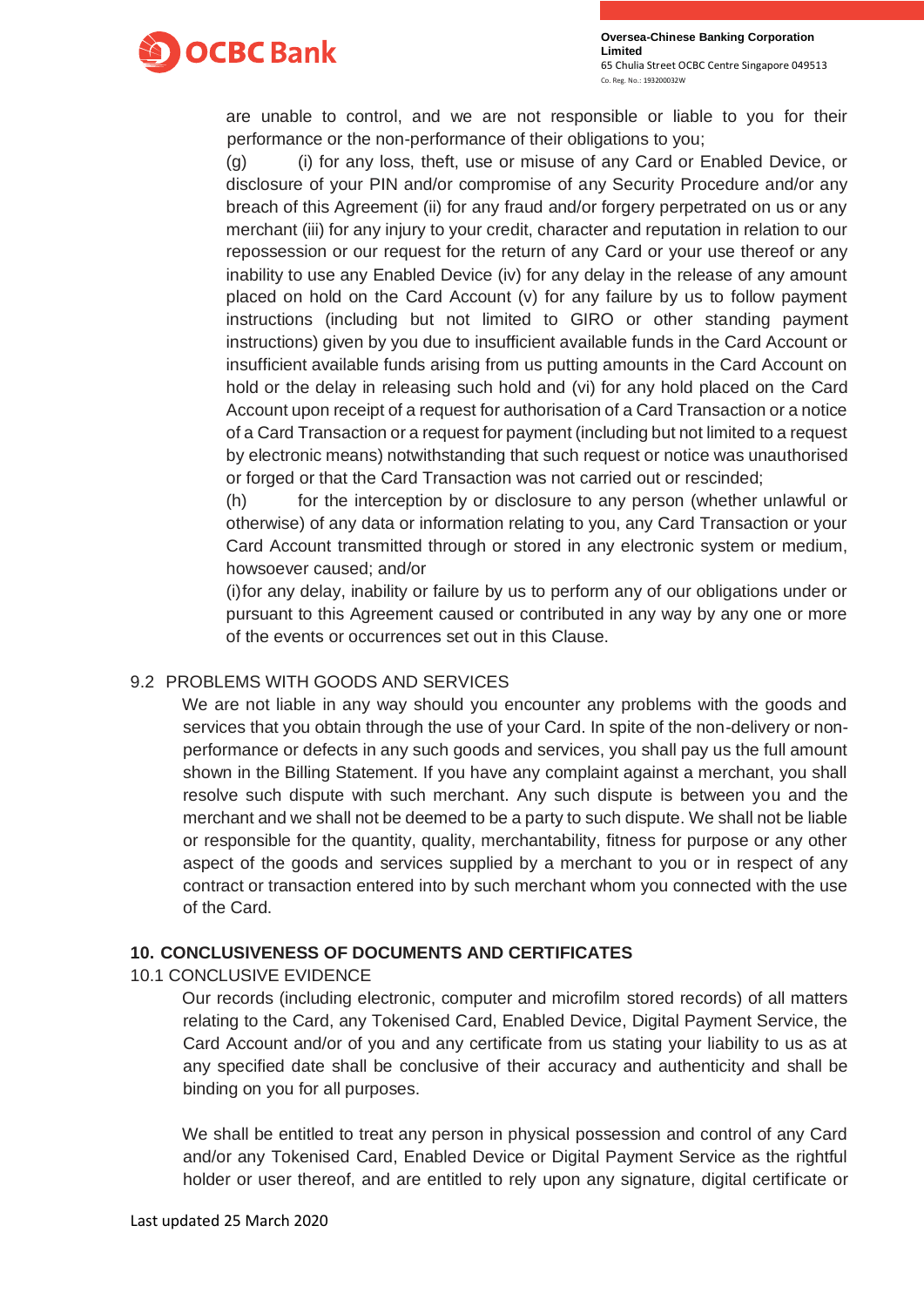

token or use of the Card as conclusive evidence of the fact that the Card Transaction relating thereto was authorised and properly made or effected by the cardmember, and subject to Clause 6.3(a) and (b), shall not in any way be liable for any loss, costs, damages suffered by any person including the rightful holder of the Card with respect to any transaction effected through the Card and/or any Enabled Device.

### 10.2 STATEMENTS

We will send or make available a Card Account Statement to you on a monthly or other periodic basis. The Card Account Statement shall be conclusive evidence of the state of the Card Account between us. Any error or inaccuracy in any Card Account Statement shall be notified in writing to us within 7 days from the date when such statement shall have been received, made available or deemed received by you. Each Card Account Statement shall constitute conclusive evidence that every Card Transaction stated has been effected by the Cardmember and every charge stated and every amount debited has been validly and properly incurred or debited in the amount stated save for such error or inaccuracy which you had notified us in writing within the time prescribed.

# **11. AMENDMENTS**

#### 11.1 AMENDMENTS TO THE AGREEMENT

We may at any time at our absolute discretion and upon written notice to you, change any one or more of the terms and conditions in this Agreement, and/or any other terms we may have prescribed in connection with the use of any Card or Digital Payment System. Such change(s) shall take effect from the date stated in the notice, which shall be no less than 30 days from the date of the notice. If you do not accept such change(s), you shall repay all monies owing under your Card Account and discontinue use of the Card and instruct us to terminate the Card. Where you continue to use the Card or if any monies remain outstanding under your Card Account after such notification, you shall be deemed to have agreed and accepted such change(s).

# 11.2 RIGHT TO ADD / VARY CHARGES AND FEES

We may at any time at our absolute discretion and upon written notice to you, add or change the prevailing rate and/or amount of any charges or fees payable by you. Such change(s) shall take effect from the date stated in the notice, which shall be no less than 30 days from the date of the notice.

# 11.3 NOTIFICATION OF CHANGES

We may notify you of any changes to the terms and conditions in this Agreement by:-

- (a) publishing such changes in your statements;
- (b) displaying such changes at our branches or automated teller machines;
- (c) posting such changes on our website;
- (d) electronic mail or letter;
- (e) publishing such changes in any newspaper; or
- (f) such other means of communication as we may determine.

# **12. DISCLOSURE OF INFORMATION**

# 12.1 PARTIES TO WHOM DISCLOSURE MAY BE MADE

You consent for us to, whether before or after termination of the Card Account, disclose any information relating to you or your Card Transaction or Card Account ("Information")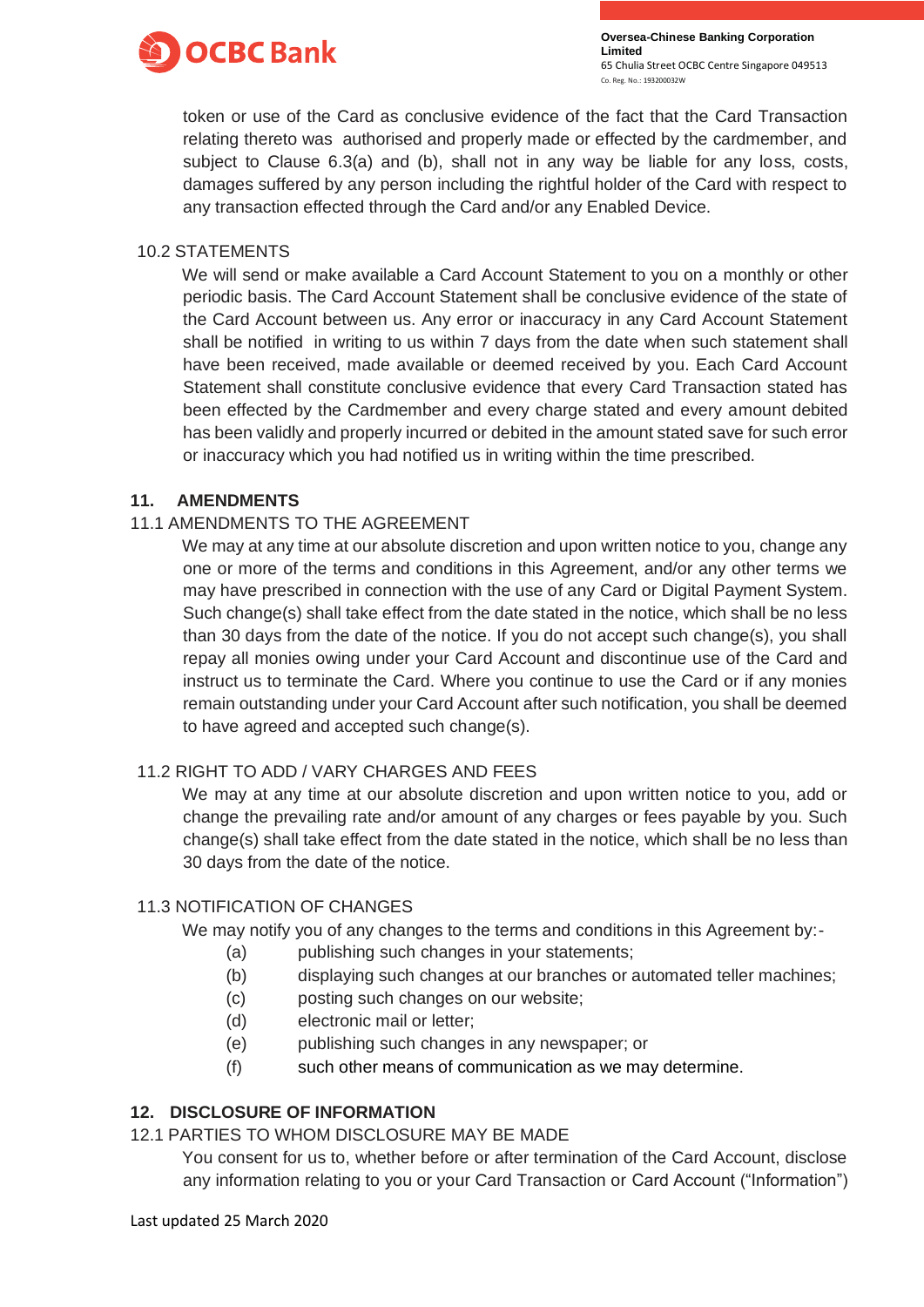

to (i) any third party as we may deem fit in our absolute discretion, including but not limited to our subsidiaries, branches, agents, correspondents, agencies or representative offices, (ii) any person authorised by you to operate the Card Account, (iii) any merchant, bank or financial institution, (iv) any credit bureau and for such credit bureau to disclose the Information to third party or parties, including but not limited to its member banks or financial institutions, (v) any government agency, statutory board or authority in Singapore or elsewhere, (vi) any Digital Payment System operator or provider, (vii) any token provider (including in relation to any Tokenised Card), and (viii) any other person to whom we consider it in our interest to make such disclosure. You also acknowledge and agree that as the service providers of Digital Payment Systems and/or token providers are located overseas, it is necessary for your personal data to be transferred out of Singapore in order that your instructions may be carried out, and that the protection of your personal data in jurisdictions outside Singapore may not be on standards similar to those applicable in Singapore.

# 12.2 CREDIT BUREAU

For the purpose of assessing your creditworthiness, you also authorise:-

(a) us to obtain information relating to you from any credit bureau and consent to such credit bureau disclosing information about you to us; and

(b) the credit bureau to disclose information about you obtained from us to its members or subscribers. Our authority, and the credit bureau's authority, to disclose such information shall survive the termination of this Agreement.

# 12.3 WRITTEN PERMISSION

You agree that where your written permission is required by law or otherwise for any such disclosure by us, the signing of the Card application form and/or the signing of the Card and/or the usage of the Card shall constitute and be deemed to be sufficient written permission for such disclosure.

# 12.4 ADDITIONAL RIGHTS

Our rights in this Clause shall be in addition and without prejudice to any other rights under the Banking Act, Chapter 19 of Singapore (as may be amended and substituted from time to time) or any other statutory provision and in law and nothing herein in this Agreement shall be construed as limiting any of these other rights.

# 12.5 PERSONAL DATA

You give us, our related companies (collectively, the "OCBC Group"), and our respective business partners and agents (collectively, the "OCBC Representatives") permission to collect (including by way of recorded voice calls), use and disclose your personal data for purposes reasonably required by the OCBC Group and the OCBC Representatives to enable us to provide our products and services (including without limitation the Card and services under this Agreement). Such purposes are set out in a Data Protection Policy, which is accessible at [www.ocbc.com/policies or](http://www.ocbc.com/policies) available on request and and which you acknowledge and agree you have read and understood. Without prejudice to the generality of the foregoing, by enrolling any Card with or using any Digital Payment Service, you also agree to the collection, use and disclosure of your personal data (including information relating to your Card, Enabled Device, Designated Account, Card Transactions) by or to service providers of such Digital Payment Services for purposes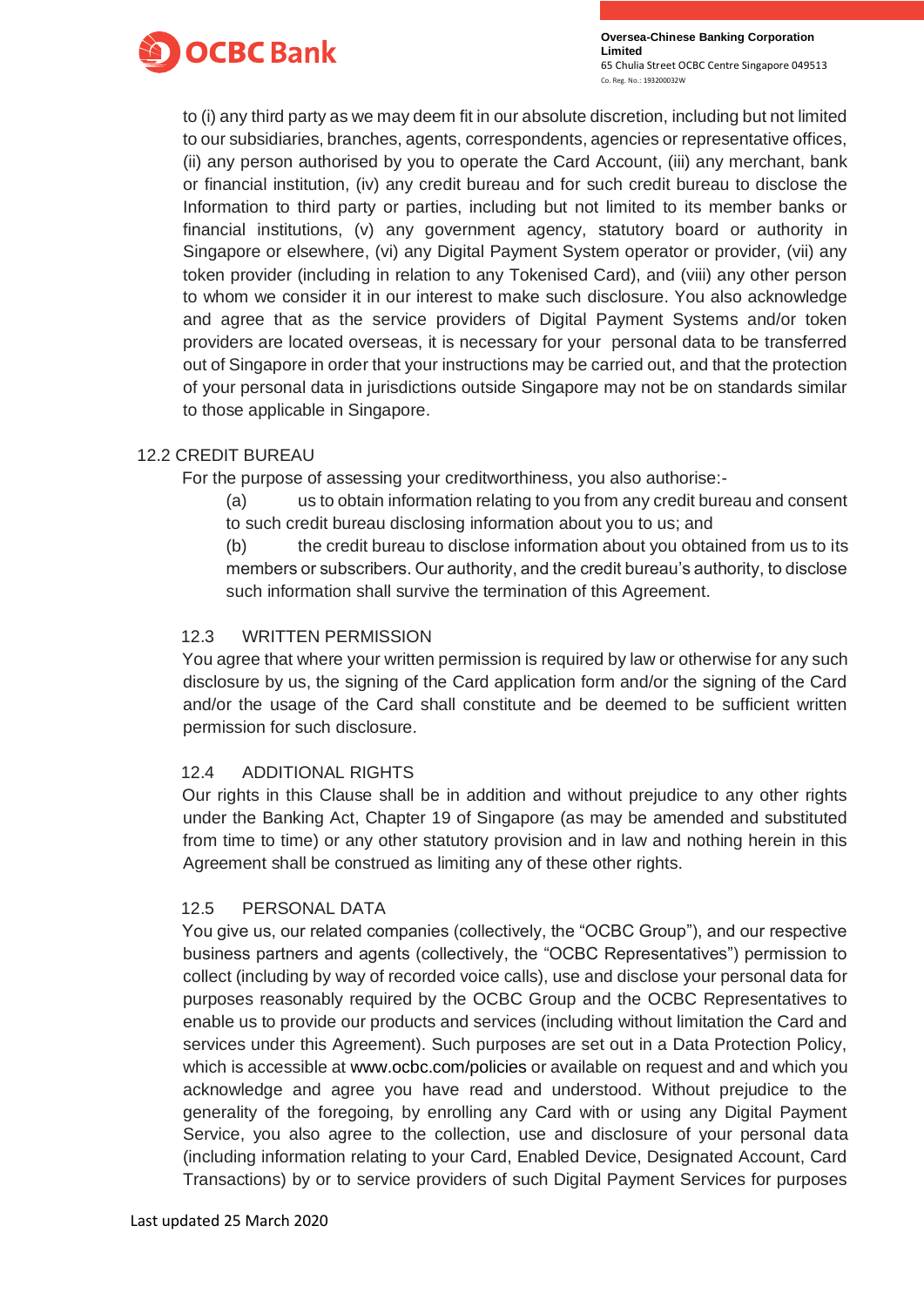

identified in their respective prevailing data protection policies or as notified to you during such enrolment and/or from time to time amended.

# **13. SET OFF AND CONSOLIDATION**

### 13.1 EXTENT OF OUR RIGHTS

We may at any time and without prior notice or demand combine or consolidate any and all account(s) maintained by you with us (whether matured or not) and regardless of where your accounts are located or whether your accounts are held in your sole name or jointly with others and/or set off or transfer any sum standing to the credit in any or all such account(s) in or towards the discharge or payment of any and all sums due to us from you on any Card Account or under this Agreement whether or not the use of the Card or the Card Account has not been terminated.

# 13.2 SET OFF AND CONSOLIDATION INVOLVING FOREIGN CURRENCIES

Where any set off or consolidation undertaken by us involves the conversion of one currency to another, we shall make the necessary conversion at our prevailing currency exchange.

#### **14. COMMUNICATION AND SERVICE OF DOCUMENTS**

Any Card (whether issued pursuant to an application or issued in renewal or replacement or any Card) and all Billing Statements, notices (including notification of any PIN or Security Procedure assigned to any Card or any cardmember and of any amendments to this Agreement) or demands from us or any document relating to or by which any legal proceeding against you is commenced by us may be sent to or served on you by leaving it at or by posting it to or dispatching it by facsimile transmission, electronic mail or through the Internet to your Specified Address. Any such Card, statement, notice, demand or document so left at or sent or despatched to you shall be effective and deemed to have been received by you:

- (a) when it is left at the Specified Address;
- (b) on the day immediately following the date of despatch, if post; or

(c) immediately on despatch if sent by facsimile transmission, electronic mail or through the Internet, regardless of whether it is received by you or it is returned undelivered.

# **15. MISCELLANEOUS**

#### 15.1 INDEMNITY

You shall indemnify and keep us fully indemnified against all claims, demands, action, proceedings, losses, damages, costs and expenses of any nature (including legal costs on an indemnity basis) incurred, suffered or sustained by us, directly or indirectly, by reason of or in connection with this Agreement, including but not limited to:-

(a) breach of any provision of this Agreement on your part; and/or

(b) the enforcement or protection of our rights and remedies against you under this Agreement, or in obtaining or seeking to obtain payment of all or any part of the monies hereby agreed to be paid by you; and/or

(c) any change in any law, regulation or official directive which may have an effect on this Agreement.

# 15.2 REFERENCES TO SINGAPORE DOLLARS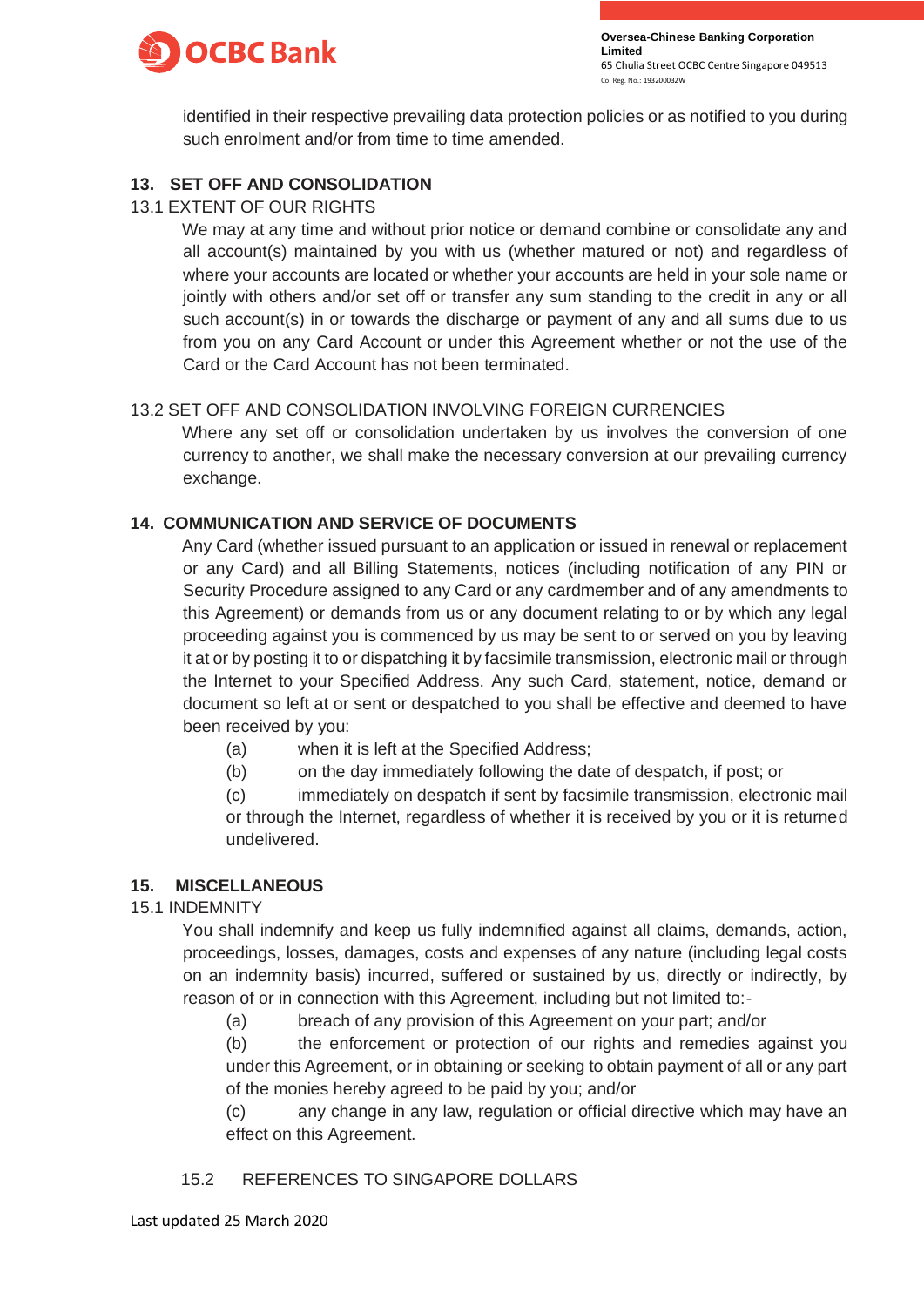

All references to dollars and "\$" or "S\$" in this Agreement shall mean Singapore Dollars. If the billing currency in your Card Account(s) is not in Singapore Dollars, we may convert any amounts in such Card Account(s) into Singapore Dollars at such rates of exchange as we may determine.

# 15.3 INSTRUCTIONS FROM YOU

Any requests or instructions to us shall be in writing and shall be signed by you provided that we may, but shall not be obliged to, accept and act on any instructions or requests by telex, facsimile transmission or by telephone which we believe have been given or authorised by you. If such instruction or request was not given or authorised by you and if any fraud exists, we shall not be liable for any loss or damage suffered as a result of our acting on or acceding to any such instructions or requests.

# 15.4 CHANGE OF PARTICULARS

You shall notify us in writing (or, in such other mode(s) and/or methods agreed by us from time to time) of any change in your particulars.

# 15.5 OUR ACCEPTANCE OF INSTRUCTIONS FOR PERIODIC PAYMENTS

Our acceptance or approval of any instruction or arrangement for monthly or periodic payment of any charge by monthly or periodic deduction made on any Card Account or in respect of any monthly or periodic Card Transaction or the execution by us of any such deduction in respect of any month or period shall not impose upon us, any obligation to continue to make such deduction in each and every month or period.

# 15.6 DELAY OR FAILURE TO EXERCISE RIGHTS

Any delay or failure by us in exercising our rights and/ or remedies under this Agreement does not represent a waiver of any of our rights. We shall be considered to have waived our rights only if we specifically notify you of such a waiver in writing.

# 15.7 PROVISIONS OF CARD ACCOUNT TO PREVAIL/CUMULATIVE REMEDIES

The provisions of this Agreement shall supplement and not replace the provisions of any agreement you may have us with respect to any Card Account, any other agreement(s) between us and you or any of our rights arising under any such agreement(s). In the event of inconsistency, this Agreement shall prevail with respect to the use of the Card. The remedies under this Agreement are cumulative and are not exclusive of the remedies provided under the law.

# 15.8 ADDITIONAL PRIVILEGES, OFFERS OR BENEFITS

In addition to any services, programmes, benefits, schemes or plans expressly provided for elsewhere in this Agreement, we may provide or make available at our sole discretion, any programme, scheme or plan from time to time with respect to the use or the promotion of the use of Cards, under which additional privileges, offers or benefits may be offered to you from time to time (the "Programme"). Such additional services where provided, do not form part of our legal relationship with you. Those additional services, benefits or programmes may be subject to their own terms and conditions and by participating in the Programme, you agree to be bound by such terms and conditions. If you intend to derive any privilege or benefit conferred or offered thereunder, you shall before ordering or making any purchase from any merchant involved or participating in the Programme,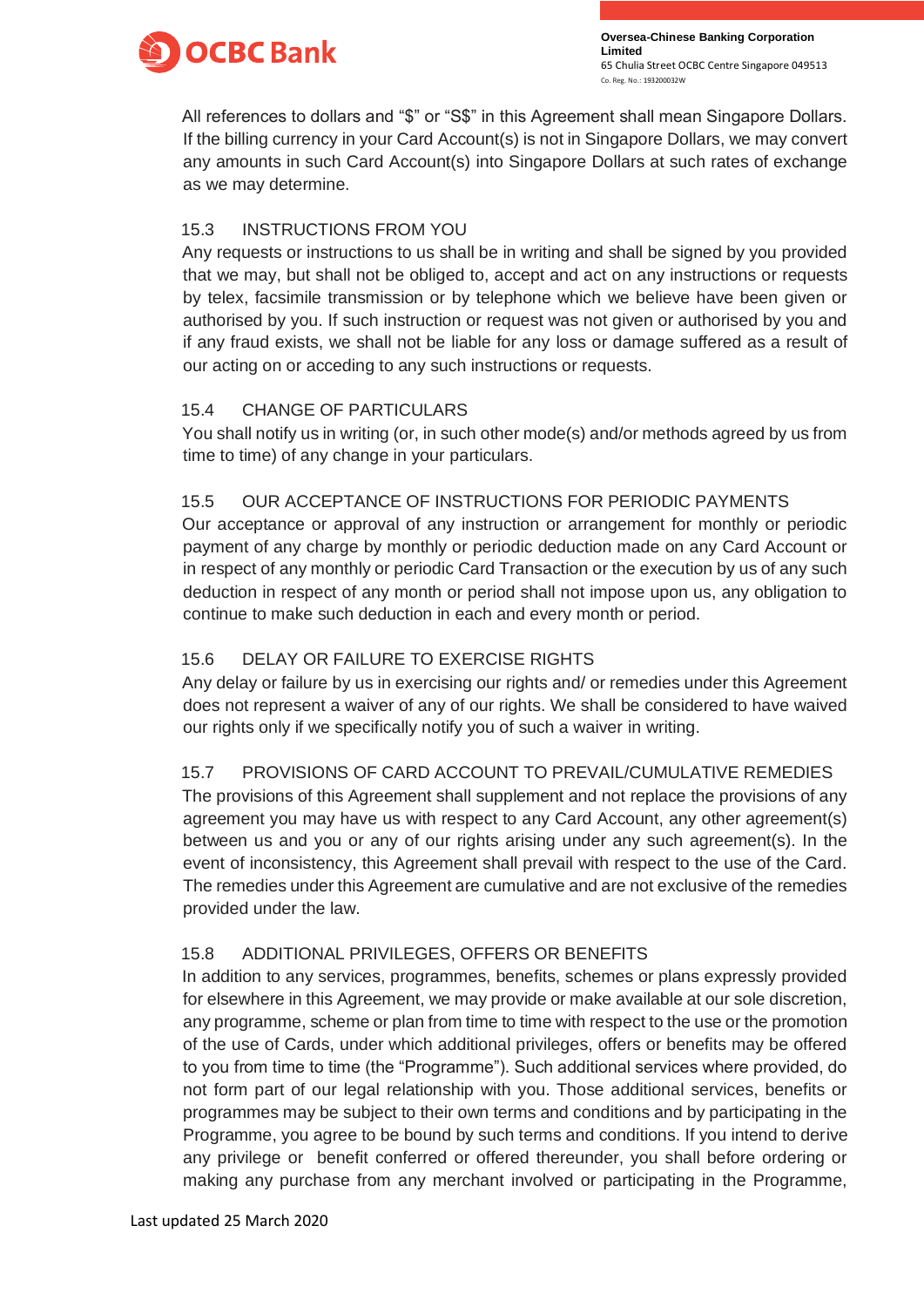

inform that merchant of your intention and present the Card to that merchant. OCBC shall not be liable for any failure by any third party merchant to honour any privileges, offers or benefits offered in respect of any Programme or for any breach of the terms thereof, nor for the quality or performance of any goods or services offered by them.

# 15.9 AMENDMENTS TO PROGRAMME

We may at any time and from time to time without prior notice and without assigning any reason:

(a) amend, modify, vary or withdraw the terms and conditions of any Programme and/or any privilege or benefit offered or conferred under any Programme;

(b) suspend or terminate any Programme;

(c) restrict or exclude any merchant from participation or continuing to participate in any Programme. Any privilege or benefit to be obtained from or conferred by any merchant under any Programme may be unavailable, suspended or withdrawn by that merchant at any time for any reason and whether temporarily or otherwise. We shall not be liable for any refusal of any merchant to extend or confer any privilege or benefit under any Programme for any reason whatsoever.

# 15.10 ARRANGEMENTS WITH FINANCIAL INSTITUTIONS

Upon any arrangement made between you and any financial institution, a payment may be made to us for the credit of any Card Account, whether at regular intervals or otherwise. If that Card Account is terminated and another Card Account is established in replacement, the arrangement shall subsist and continue in relation to the Card Account that has replaced the original Card Account as from the date when the first Billing Statement with respect to the replaced Card Account is sent or availed to you.

# 15.11 DELAY OR FAILURE TO EXERCISE RIGHTS

Any delay or failure by us in exercising our rights and/or remedies under this Agreement does not represent a waiver of any of our rights. We shall be considered to have waived our rights only if we specifically notify you of such a waiver in writing.

# 15.12 GOVERNING LAW

This Agreement is subject to Singapore law and you hereby submit to the non-exclusive jurisdiction of the courts of Singapore. This Agreement shall be governed by the laws of Singapore. A person who is not a party to this Agreement has no right under the Contracts (Rights of Third Parties) Act (Cap. 53B) to enforce any term of this Agreement. Notwithstanding any term of this Agreement, the consent of any third party is not required to vary, release or compromise any liability or terminate any of the terms of this Agreement.

# 15.13 OTHER VERSIONS OF THIS AGREEMENT

In the event of any inconsistency between different versions of this Agreement, the English version shall prevail.

# **16. PLUS! ALERT NOTIFICATION SERVICE**

16.1 We at our discretion may provide the Plus! Alert Notification Service (which includes, without limitation, the Plus! eAlerts Service (or by whatever name designated to it in the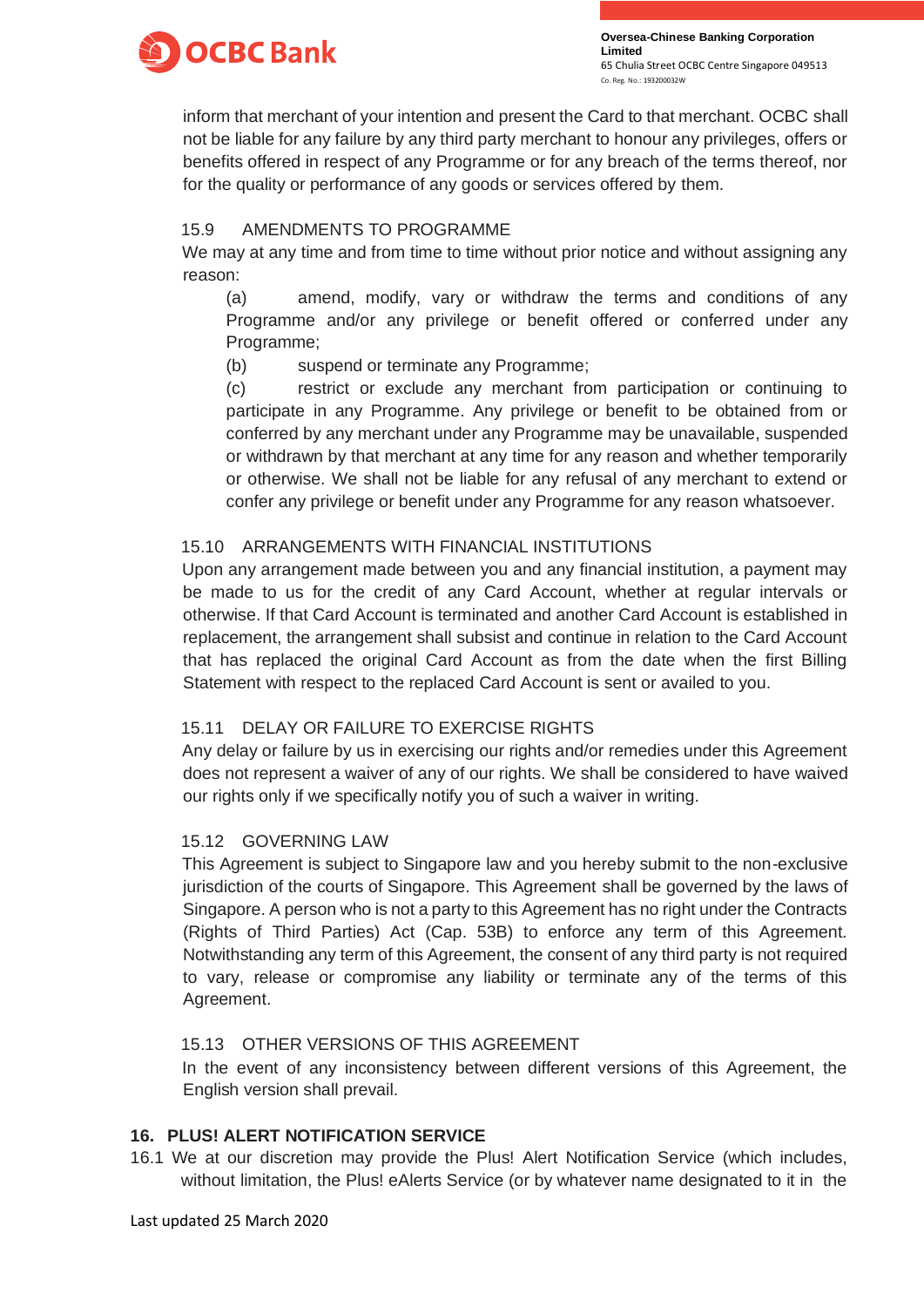

future)) through electronic mail, facsimile, SMS or such other media as we may deem appropriate.

- 16.2 The scope and features of the Plus! Alert Notification Service shall be as determined or specified by us from time to time. We shall be entitled to modify, expand or reduce the Plus! Alert Notification Service at any time and from time to time without notice as we may deem fit without assigning any reason therefor.
- 16.3 Any notification provided by us under the Plus! Alert Notification Service shall be transmitted or otherwise made available to you at such times as we may reasonably deem fit.
- 16.4 We may contract with one or more third parties to provide, maintain or host the Plus! Alert Notification Service. You acknowledge that, in providing the Plus! Alert Notification Service, we shall have to release and transmit your information (including information relating to your account(s) with us) to such third parties. You hereby agree and consent to such release and transmission of your information to such third parties. You further acknowledge that your information may be placed and stored in servers outside our control and agree that we shall have no liability or responsibility for such storage.
- 16.5 A notification under the Plus! Alert Notification Service shall be considered to be sent by us upon the broadcast of the notification by the third party to the contact particulars designated by you for the purposes of the Plus! Alert Notification Service, regardless of whether such notification is actually received by you. We do not guarantee receipt of any notification under the Plus! Alert Notification Service by you and you understand and agree that your use of the Plus! Alert Notification Service is at your own risk.
- 16.6 You shall notify us immediately of any change in your contact particulars designated by you for the purposes of the Plus! Alert Notification Service. Where you fail to inform us of such change, we shall not be responsible for any loss, damage or other consequence which you may suffer as a result of any notification being sent to your latest designated contact particulars in our records.
- 16.7 All references to a time of day in any notification sent by us under the Plus! Alert Notification Service are to Singapore time (unless otherwise specified by us).
- 16.8 All notifications under the Plus! Alert Notification Service shall be from us to you only and you should never attempt to communicate with us by directing any communication to the sender's contact number, address or other particulars which may be indicated on the notification.
- 16.9 You agree that we, our directors, officers, employees and agents are not responsible for any losses or damages, including legal fees, that may arise, directly or indirectly, in whole or in part, from: (a) the non-delivery, delayed delivery, or the misdirected delivery of a notification under the Plus! Alert Notification Service; (b) any inaccurate or incomplete content in a notification under the Plus! Alert Notification Service; or (c) the reliance by you on or use of the information provided in a notification under the Plus! Alert Notification Service for any purpose.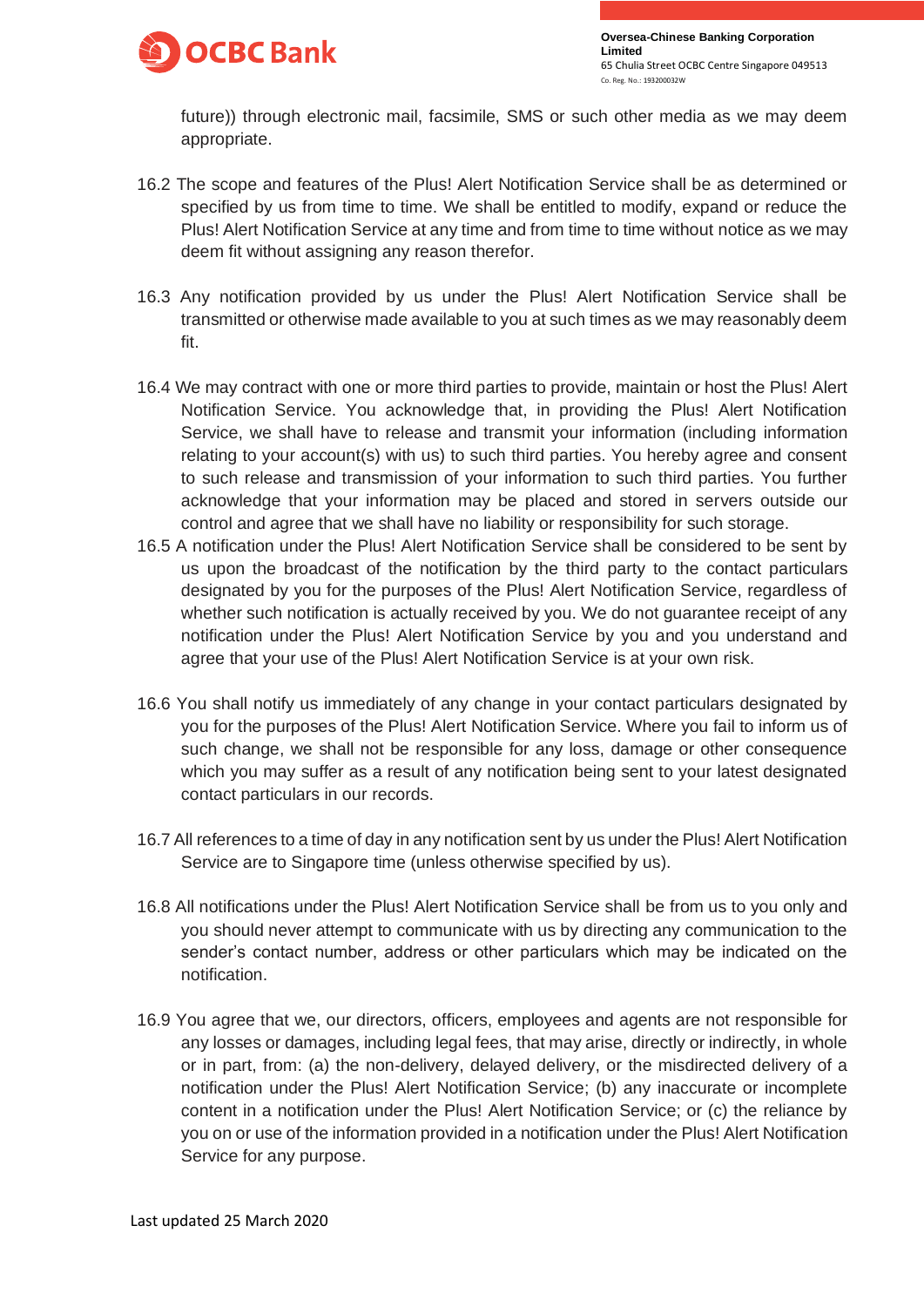

# **17. FATCA AND CRS POLICIES**

Our Foreign Account Tax Compliance Act (FATCA) Policy (the "FATCA Policy") and our Common Reporting Standard (CRS) Policy (the "CRS Policy") form part of this Agreement and shall be binding on you. You agree to comply with and adhere to the FATCA Policy and the CRS Policy, which are accessible at [www.ocbc.com/policies o](http://www.ocbc.com/policies)r available on request. You should therefore read the FATCA Policy and the CRS Policy together with this Agreement. This Agreement is subject to the FATCA Policy and the CRS Policy. Should there be any conflict or inconsistency between any of the contents of the FATCA Policy and/or the CRS Policy and this Agreement, the contents of the FATCA Policy and/or the CRS Policy (as applicable) shall prevail.

# **18. MALWARE, PHISHING AND OTHER RISKS**

18.1 You acknowledge and agree that any use of Digital Payment Systems, Tokenised Cards or Enabled Devices or the use of your Cards for transactions carried out over the Internet or other communications networks may be subject to security risks which may include but not be limited to:

> (a) monitoring and recording of your personal data, transactions, usage patterns and Security Procedure responses;

> (b) use of your personal data, transactions, usage patterns and Security Procedure responses to perform unauthorised transactions or to commit or facilitate crime;

> (c) installation of malware, viruses, monitoring or malicious code on your computer systems and/or other devices which may then collect and communicate to third parties information or other data about you;

> (d) malfunctioning Enabled Devices, Digital Payment Systems and network connections or hardware failure;

> (e) "phishing" or other websites or emails which mimic the appearance of OCBC's websites or official communications, but do not in fact originate from OCBC, and which may be used to collect information about you or deceive you into transactions; and

> (f)"man-in-the-middle" or other interception of your communications with OCBC or its service providers.

Use of Digital Payment Systems, Tokenised Cards, Security Procedures, Enabled Devices or the use of your Cards for transactions carried out over the Internet or other communications networks is entirely at your own risk. You shall be solely liable for any Card Transactions and any loss, damage or claim arising in connection with any such use, and whether for any initial or subsequent transactions made on your Card.

18.2 You must adopt appropriate security measures to avoid such risks, which must include the following as a minimum:

> (a) you must not give or disclose your security details to any third party persons or websites or disclose or compromise any Security Procedure and you must inform us immediately upon being aware of any suspected fraud or compromise relating to any Card, Enabled Device(s) or Security Procedure;

> (b) you must equip any personal computer or other devices used to effect any Card Transactions including Enabled Device(s) and/or mobile devices ("Devices")